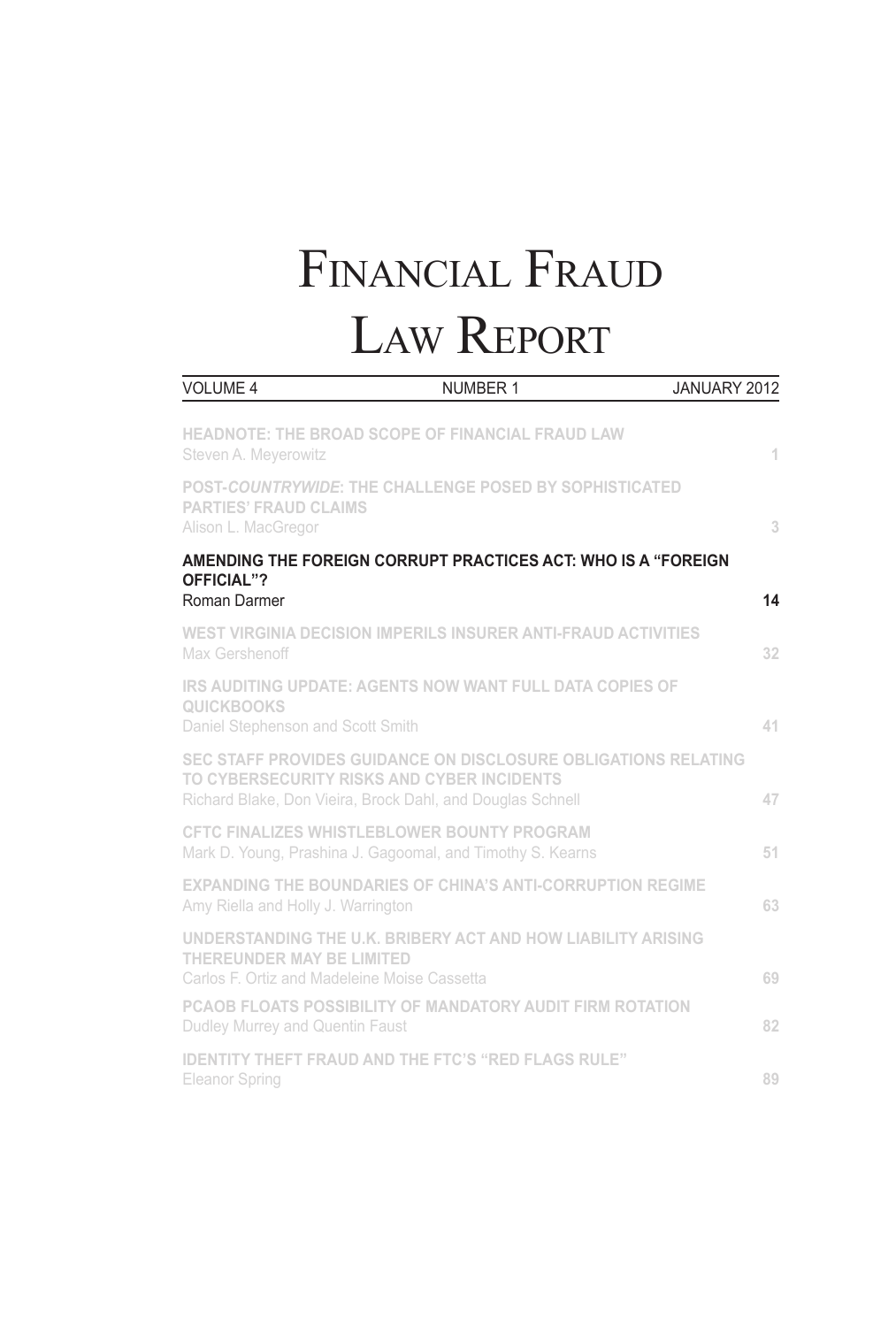#### **EDITOR-IN-CHIEF**

**Steven A. Meyerowitz**

*President, Meyerowitz Communications Inc.*

#### **BOARD OF EDITORS**

**Frank W. Abagnale** Author, Lecturer, and Consultant Abagnale and Associates **Stephen L. Ascher**  Partner Jenner & Block LLP **Robert E. Eggmann** Partner Lathrop & Gage LLP **Jeffrey T. Harfenist** Managing Director, Disputes & Investigations Navigant Consulting (PI) LLC **Frank C. Razzano** Partner Pepper Hamilton LLP **Sareena Malik Sawhney Director** 

**Thomas C. Bogle** Partner Dechert LLP

**David J. Cook** Partner Cook Collection Attorneys **James M. Keneally**

Partner Kelley Drye & Warren LLP

**Richard H. Kravitz** Founding Director Center for Socially Responsible Accounting Marks Paneth & Shron LLP

**Bethany N. Schols** Member of the Firm Dykema Gossett PLLC

**Bruce E. Yannett** Partner Debevoise & Plimpton LLP

The FINANCIAL FRAUD LAW REPORT is published 10 times per year by A.S. Pratt & Sons, 805 Fifteenth Street, NW., Third Floor, Washington, DC 20005-2207, Copyright © 2012 THOMPSON MEDIA GROUP LLC. All rights reserved. No part of this journal may be reproduced in any form — by microfilm, xerography, or otherwise — or incorporated into any information retrieval system without the written permission of the copyright owner. For permission to photocopy or use material electronically from the *Financial Fraud Law Report*, please access www.copyright.com or contact the Copyright Clearance Center, Inc. (CCC), 222 Rosewood Drive, Danvers, MA 01923, 978-750-8400. CCC is a not-for-profit organization that provides licenses and registration for a variety of users. For subscription information and customer service, call 1-800-572-2797. Direct any editorial inquires and send any material for publication to Steven A. Meyerowitz, Editor-in-Chief, Meyerowitz Communications Inc., PO Box 7080, Miller Place, NY 11764, smeyerow@optonline.net, 631.331.3908 (phone) / 631.331.3664 (fax). Material for publication is welcomed — articles, decisions, or other items of interest. This publication is designed to be accurate and authoritative, but neither the publisher nor the authors are rendering legal, accounting, or other professional services in this publication. If legal or other expert advice is desired, retain the services of an appropriate professional. The articles and columns reflect only the present considerations and views of the authors and do not necessarily reflect those of the firms or organizations with which they are affiliated, any of the former or present clients of the authors or their firms or organizations, or the editors or publisher. POSTMASTER: Send address changes to the Financial Fraud Law Report, A.S. Pratt & Sons, 805 Fifteenth Street, NW., Third Floor, Washington, DC 20005-2207. *ISSN 1936-5586*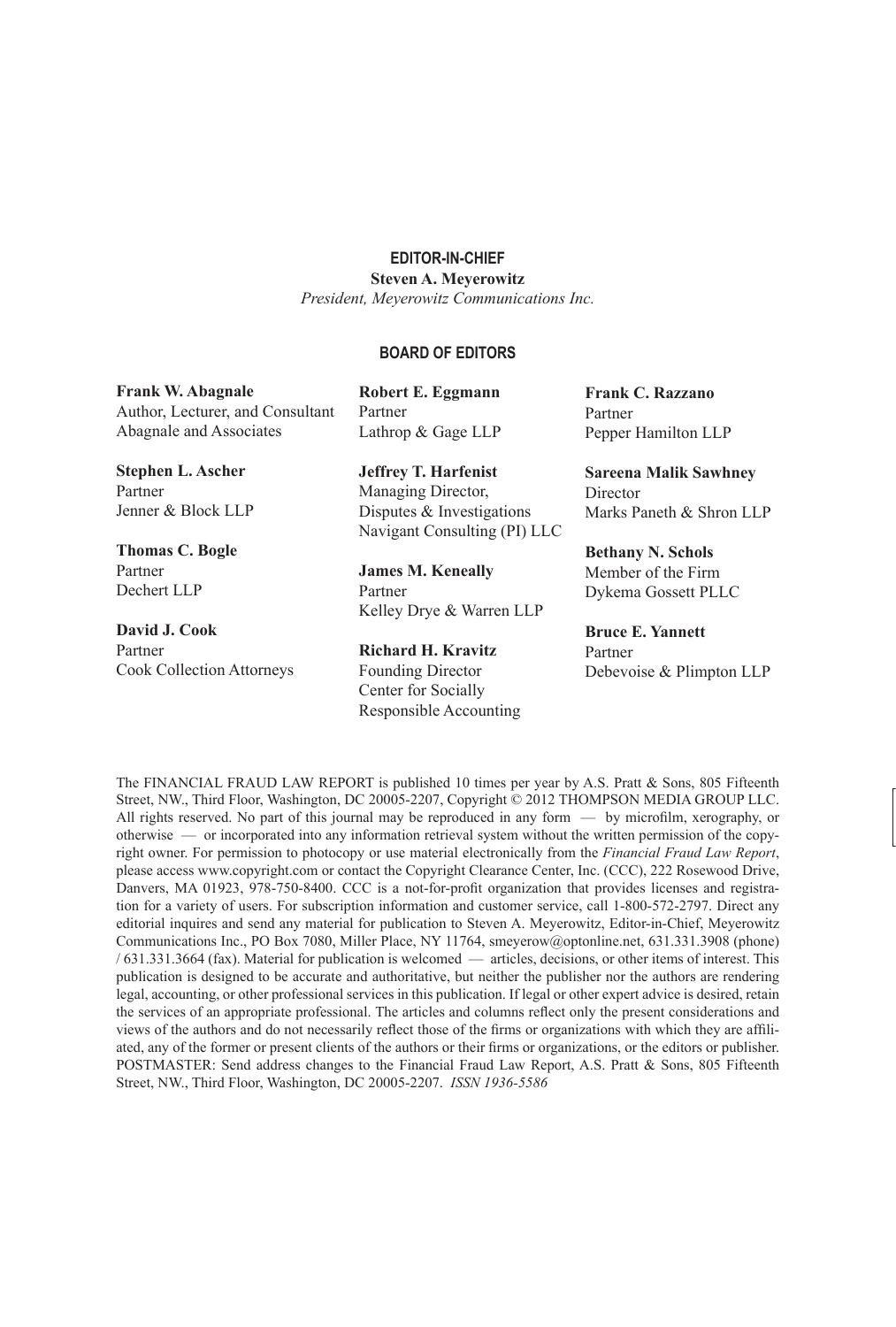# **Amending the Foreign Corrupt Practices Act: Who Is a "Foreign Official"?**

ROMAN DARMER

*In this article, the author discusses the issue of who is considered a "foreign official" for purposes of the Foreign Corrupt Practices Act. With the courts unlikely to flesh out the limits of who constitutes a "foreign official" under the Act, the author believes that Congress should clarify the meaning of the term and provide as much precision in its definition as possible.*

ould tipping an attendant for better service at a Citgo gas station be a violation of the Foreign Corrupt Practices Act ("FCPA")? It would seem far-fetched, but defendants in a recent FCPA prosecution posited that this scenario is the logical end of the Department of Justice's ("DOJ") position on who constitutes a "foreign official" — and who therefore cannot legally be given gifts or payments — under the FCPA. Citgo is the U.S. subsidiary of Venezuela's state-owned oil company, and the DOJ has insisted that employees of foreign, state-owned enterprises may be considered "foreign officials" under the statute.<sup>1</sup> In 2011, two federal courts in California considered the definition of who may constitute a foreign official under the FCPA. Their opinions, the first to scrutinize this question in detail, both concluded that whether employees of state-owned enterprises were foreign officials is a matter of fact for the jury to decide.<sup>2</sup> A jury in one of those cases found defendants guilty of bribing employees

Roman Darmer is a partner at Jones Day litigating securities and complex commercial cases. He may be contacted at rdarmer@jonesday.com.

14

Published by A.S. Pratt in the January 2012 issue of the *Financial Fraud Law Report* Copyright © 2012 THOMPSON MEDIA GROUP LLC. 1-800-572-2797.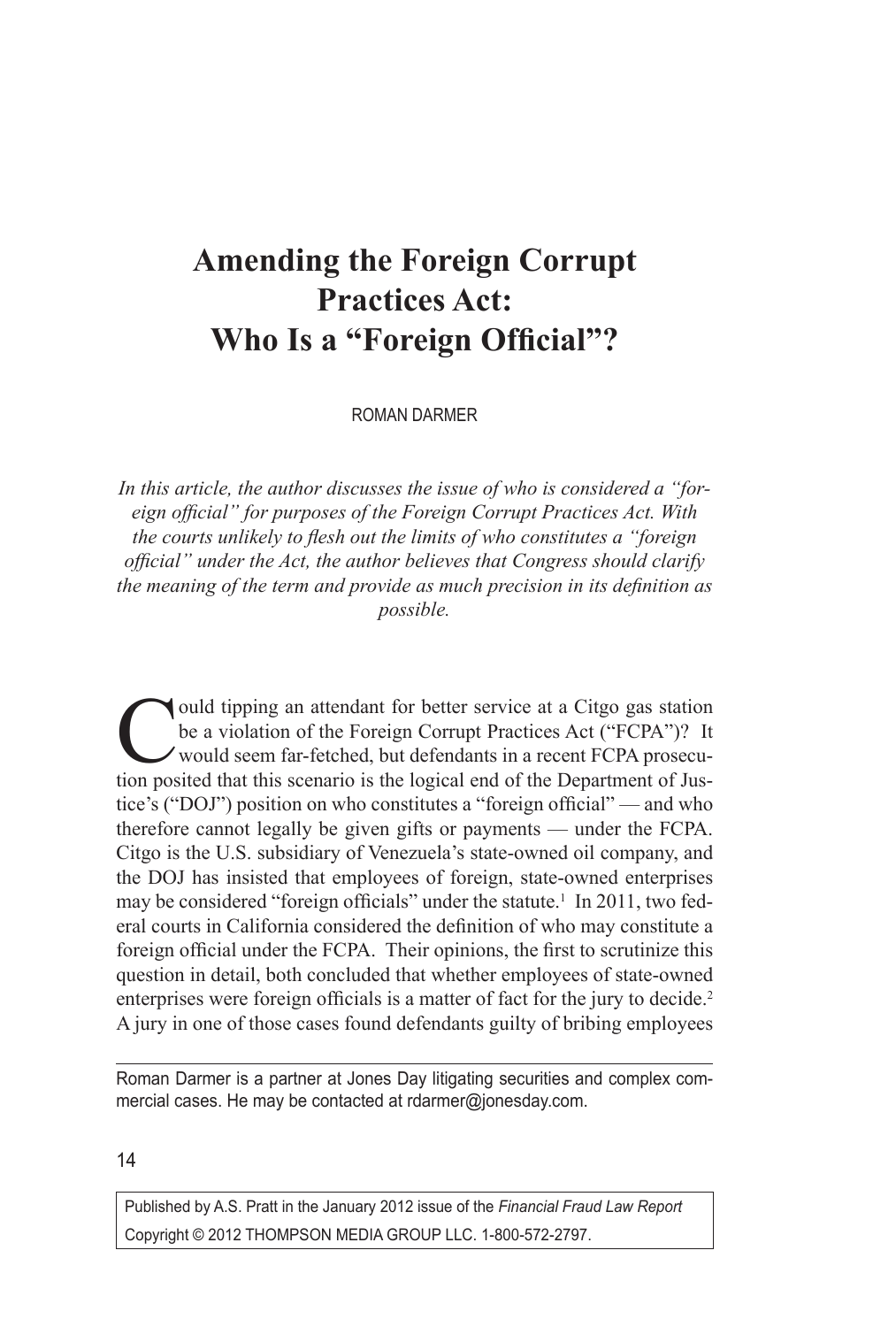of a state-owned enterprise; the other, at the time of press, had not gone to trial<sup>3</sup>

These district court decisions establish a framework for the DOJ to argue to juries its broad view of who is a foreign official under the FCPA, a view that may stretch well beyond what Congress intended when it passed the statute in 1977. The ability of the government to bring FCPA cases based on the theory that employees of state-owned enterprises may be "foreign officials" under the FCPA increases the risk of potential criminal liability for companies conducting business in markets such as China and other countries with a large number of state-owned businesses. These favorable rulings for the government come at a time when the DOJ has substantially stepped up enforcement of the FCPA, and the Attorney General has identified the fight against corruption as one of the DOJ's highest priorities.4 In response, the U.S. Chamber of Commerce has proposed to amend the FCPA to clarify what the term "foreign official" means.<sup>5</sup> The proposal has caught the attention of the House Judiciary Committee, which held a hearing on the proposed amendments on June 14, 2011.<sup>6</sup> The Chamber's proposal is a good first step. With the courts unlikely to flesh out the limits of who constitutes a "foreign official" under the FCPA and the DOJ likely to push that definition to its outer limit, Congress should provide greater clarity so companies operating abroad can devise effective compliance programs. The success of such compliance programs is critical considering the limited resources available to the government and the practical problems involved in cross-border law enforcement efforts.

# **THE FCPA: STRUCTURE, ORIGINS, AND TRENDS**

The 95th Congress passed the FCPA by an overwhelming margin, and President Jimmy Carter signed the bill into law on December 19, 1977.<sup>7</sup> The statute, as it now reads, prohibits certain actions by any "issuer" of certain registered securities, as well as "any officer, director, employee, or agent of such issuer or any stockholder thereof acting on behalf of such issuer." These persons and the issuer may not "corruptly" make "an offer, payment, promise to pay, or authorization of the payment of any money, or offer, gift, promise to give, or authorization of the giving of anything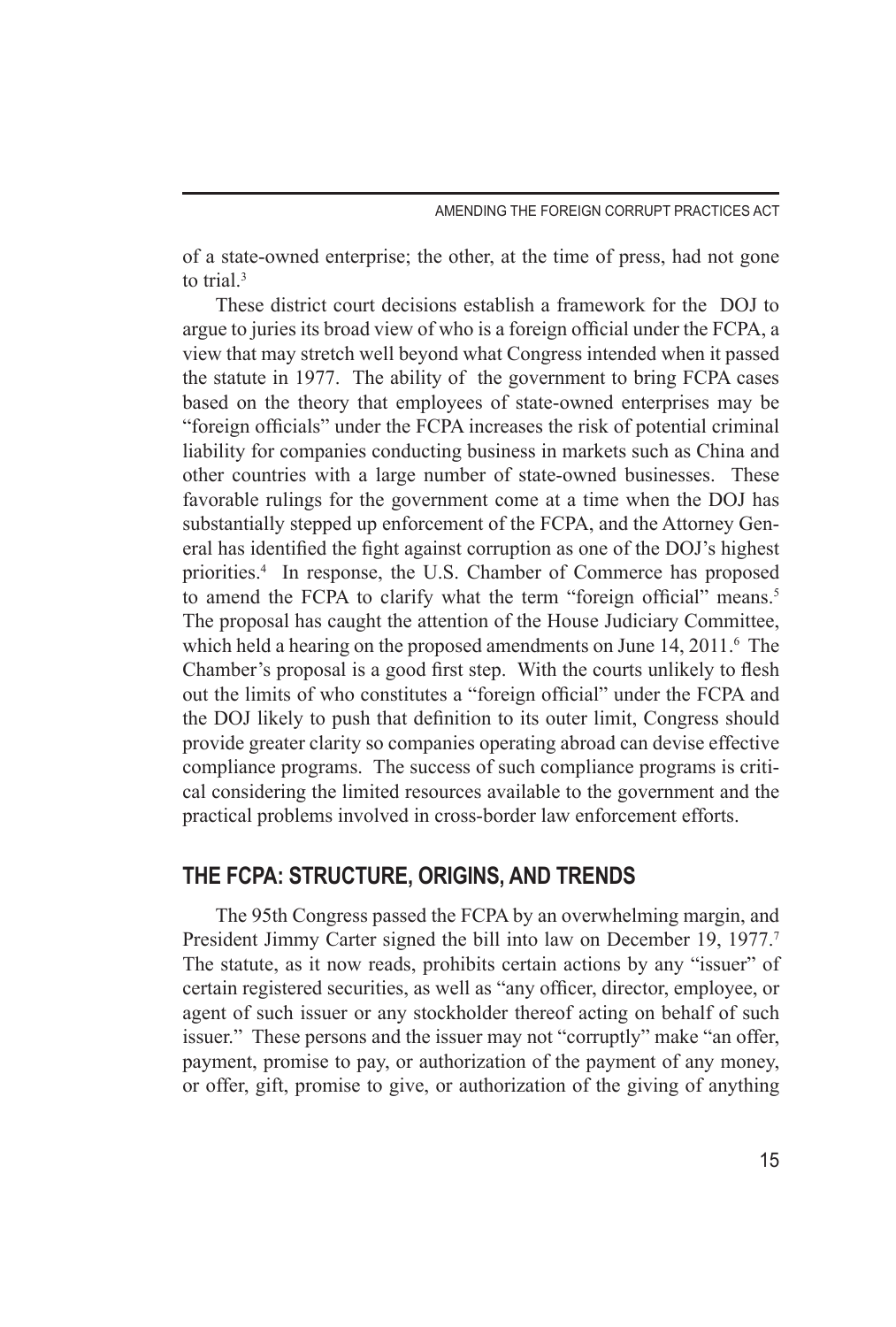of value to … any foreign official…." The payment or offer must have been given for certain improper purposes, such as "influencing any act or decision of such foreign official in his official capacity" or "inducing such foreign official to do or omit to do any act in violation of the lawful duty of such official." Moreover, the payment must be made to assist the company in "obtaining or retaining business for or with, or directing business to, any person." The FCPA contains similar provisions for payments to political parties, candidates for foreign political office, and, as amended in 1998, officials of public international organizations.<sup>8</sup>

The FCPA includes important limitations. First, the statute provides an exception for "routine government action." The FCPA does not criminalize "payment[s] to a foreign official, political party, or party official the purpose of which is to expedite or to secure the performance of a routine governmental action by a foreign official, political party, or party official." The statute also provides two affirmative defenses. First, a defendant may show that the payment, gift, etc. "was lawful under the written laws and regulations of the foreign official's, political party's, party official's, or candidate's country." Second, a defendant may show that the payment, gift, etc. "was a reasonable and bona fide expenditure, such as travel and lodging expenses," and that such expenses were directly related to the "the promotion, demonstration, or explanation of products or services[,] or [] the execution or performance of a contract with a foreign government or agency thereof."9

The FCPA also contains books and records and internal controls provisions.<sup>10</sup> These accounting provisions are enforced by the Securities and Exchange Commission ("SEC"). As a practical matter, these provisions only apply to public companies registered on U.S. exchanges.<sup>11</sup>

# **LEGISLATIVE PURPOSE**

At least three main purposes for the FCPA can be traced in the legislative history of the statute. Congress's purpose in enacting the statute is important both to assess whether the FCPA is fulfilling its mandate, as its defenders argue, or has taken on a new life divorced from what it drafters intended. Legislative purpose has become a key battleground for deter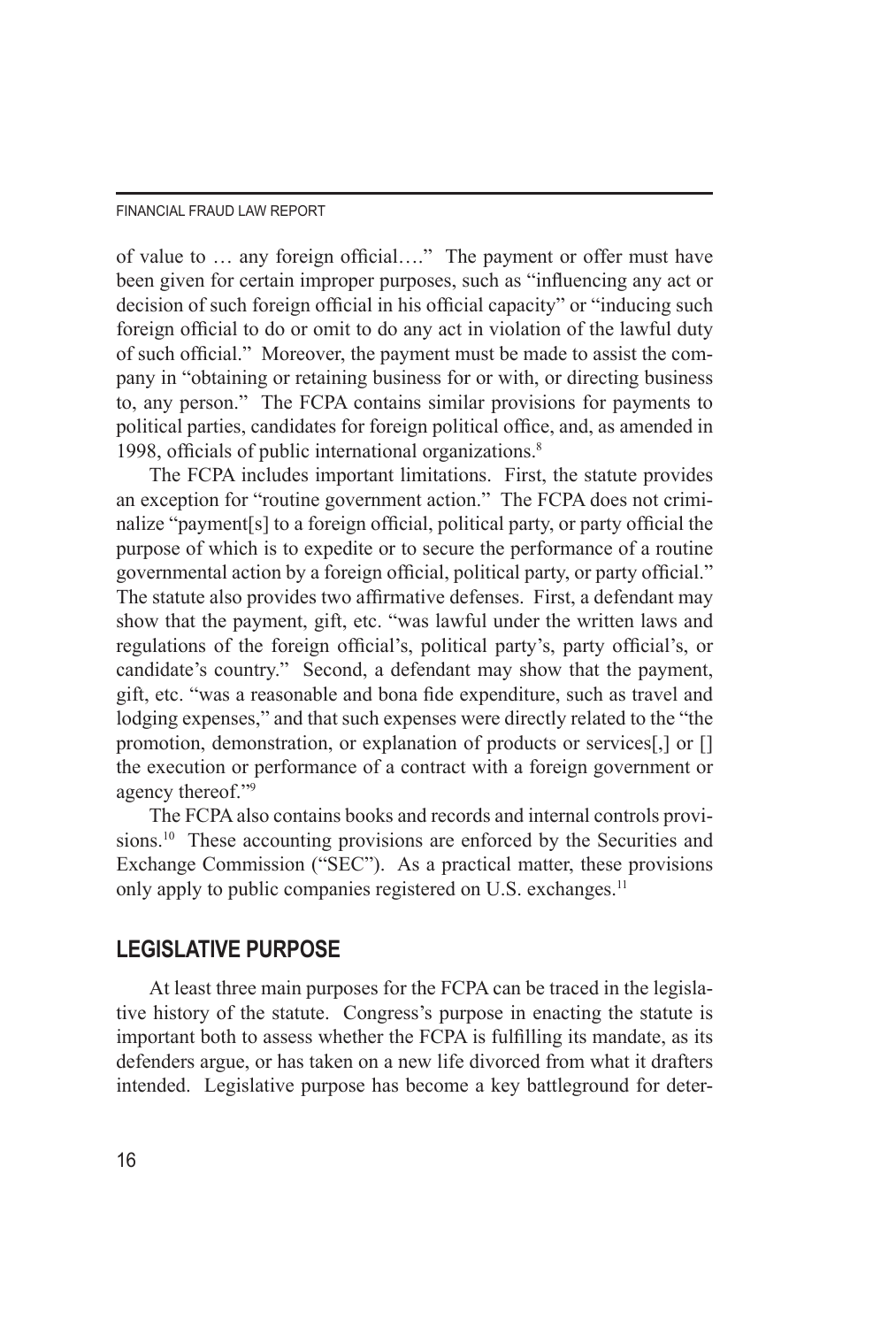mining the meaning of the term "foreign official," as described below, particularly in the *Carson* case.<sup>12</sup>

The first purpose expressed in the legislative history is a moral argument. The Report of the House Judiciary Committee that drafted and approved the bill that became the FCPA asserts categorically that "[t]he payment of bribes to influence the acts or decisions of foreign officials, foreign political parties or candidates for foreign political office is unethical." Such practices were therefore "counter to the moral expectations of the American public."13

The second reason is an economic rationale. As the House Report explains, bribery of foreign officials "short-circuits the marketplace by directing business to those companies too inefficient to compete in terms of price, quality or service, or too lazy to engage in honest salesmanship, or too intent upon unloading marginal products."14

While the DOJ has often emphasized these first two rationales for the FCPA, defendants facing FCPA claims have emphasized a third purpose for the original legislation that was the result of the political — or more accurately, geopolitical — atmosphere prevailing at the time of its passage. Michael Koehler, Assistant Professor of Law at Butler University, and creator of the Web site www.fcpaprofessor.com, has argued that the FCPA had its roots in various scandals that emerged in the mid-1970s in which American defense and oil companies were alleged to have paid bribes to the Prime Minister of Japan, high-ranking officials in the Dutch and Saudi militaries, and various Italian political parties.<sup>15</sup> Koehler notes that the same House Report emphasized the "severe foreign policy problems" that bribery caused for the United States abroad because it "len[t] credence to the suspicion sown by foreign opponents of the United States that American enterprises exert a corrupting influence on the political process of their nations." The House Report noted that the revelation of the payment of bribes by an American defense contractor to the Prime Minister of Japan in 1976 "shook the Government of Japan to its political foundation and gave opponents of close ties between the United States and Japan an effective weapon with which to drive a wedge between the two nations." In Italy, where at the time there was considerable support for the Communist Party, bribes by American defense and oil companies threatened to give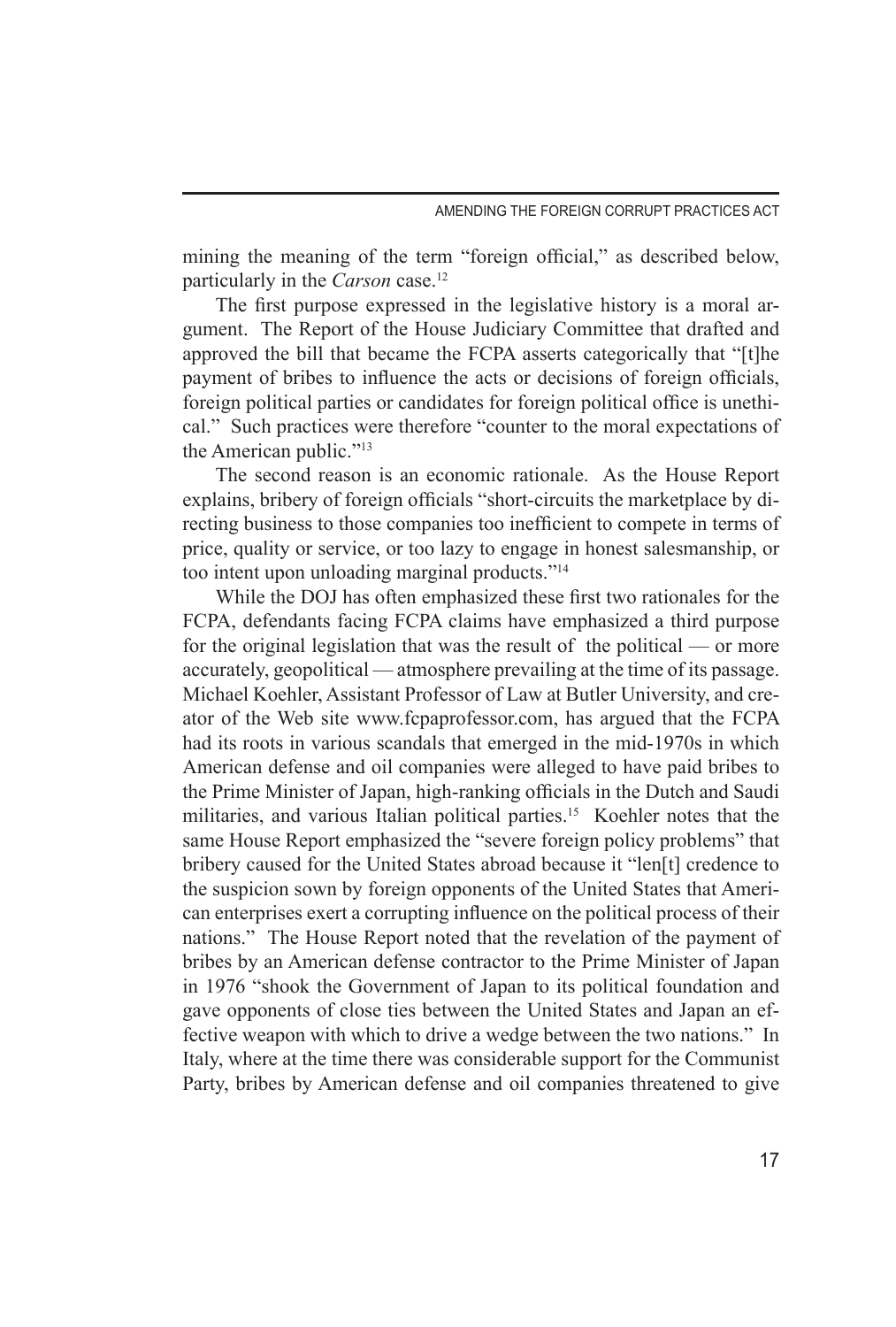a black eye to the cooperation of the Italian government with the United States through its membership in NATO, and thereby threaten U.S. strategic interests in the Mediterranean.16 This view emphasizes that the FCPA was devised to protect U.S. foreign policy from the unwanted interference that bribery scandals could cause.

By 2011 the definition of the term "foreign official" has become one of the key issues in FCPA prosecutions and thus identifying what weight, if any, should be placed on each of these three rationales for the statute has become a battleground between the DOJ and defendants.<sup>17</sup> If the FCPA's principal concern is combating the economic inefficiencies created by bribery, the argument for interpreting the FCPA as a general anti-commercial bribery statute is stronger. Bribes to employees of state-owned enterprises reward inefficient economic behavior just as bribes to government officials in charge of contracting decisions do. On the other hand, if the FCPA's purpose is to prevent American companies from undermining U.S. foreign policy objectives by bribing foreign politicians, a narrower reading of a term such as "foreign official" would seem warranted.

# **THE OECD CONVENTION AND STEPPED UP ENFORCEMENT**

Whatever its original purpose, the FCPA's standing with the government has evolved considerably in three-and-a-half decades. At the time of its enactment, the FCPA was the only such law of its kind in the world. By the 1990s, however, it had become something of a model for other nations. In 1997, under the auspices of the Organisation for Economic Co-operation and Development ("OECD"), a Convention on Combating Bribery of Foreign Public Officials in International Business Transactions was concluded. All 38 member of the OECD, including the United States, have now agreed to the Convention.<sup>18</sup> Some of the anti-corruption laws enacted since 1997 by OECD members, such as the United Kingdom's Bribery Act, which went into effect on July 1, 2011, are even more stringent than the FCPA. To implement the anti-bribery convention, Congress amended the FCPA in 1998. The definition of "foreign official" was expanded to include officials of public international organizations.19

For many years after the enactment of the FCPA in 1977, the DOJ and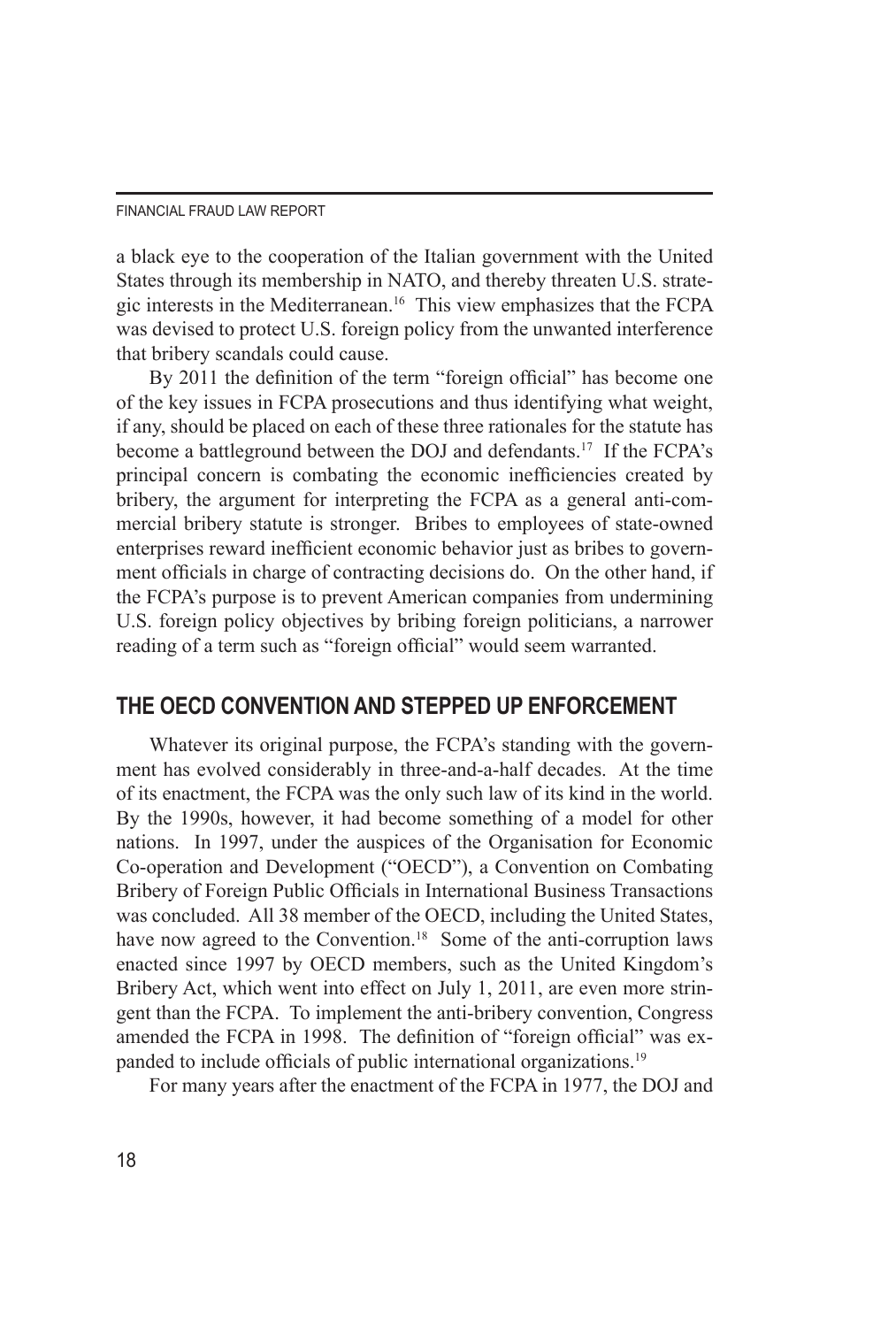AMENDING THE FOREIGN CORRUPT PRACTICES ACT

the SEC, which enforce the statute's criminal and civil provisions, respectively, did not focus enforcement resources on the statute. The government's interest in FCPA enforcement has changed dramatically in recent years, as "during the past decade, enforcement agencies resurrected the FCPA from near legal extinction."20 In May 2010, Attorney General Eric Holder told a meeting of the OECD that, "I have made combating corruption one of the highest priorities of the Department of Justice."21 The statistics have borne this out. Eight of the 10 largest FCPA settlements in history were concluded in 2010 and 2011, and all the top 10 have occurred since 2008. These 10 settlements averaged more than \$322 million.<sup>22</sup> The number of individuals charged with criminal violations of the FCPA also increased in every year between 2005 and 2010.<sup>23</sup> Moreover, the SEC's FY2010 Performance and Accountability report emphasizes the Commission's "renewed focus" on combating bribery through the FCPA.<sup>24</sup>

# **THE MEANING OF "FOREIGN OFFICIAL" BECOMES A JURY QUESTION**

Until recently, case law, especially from the appellate courts, concerning many of the key terms within the FCPA has been sparse or nonexistent. At the June 14, 2011 hearing of the House Judiciary Committee's Subcommittee on Crime, Terrorism, and Homeland Security, the Chairman identified one likely reason for this dearth of judicial interpretation: "Because of the risk of million-dollar fines and jail time, many corporate defendants would rather settle with the DOJ than go to trial." The Chairman observed that, "[t]he result is a shortage of court decisions determining the limits of the law."25

Less than two months before the House Judiciary Subcommittee hearing, the first published opinion regarding the meaning of "foreign official" had just been issued, *United States v. Aguilar*, 26 followed shortly thereafter by *United States v. Carson*, 27 a thorough, although unpublished, discussion of the same issue. Previous courts had considered the issue of what constitutes a "foreign official" but only in passing in terse, unpublished orders.28 *Aguilar* and *Carson* are the first opinions to provide a detailed explanation of who can be considered a "foreign official" and the proper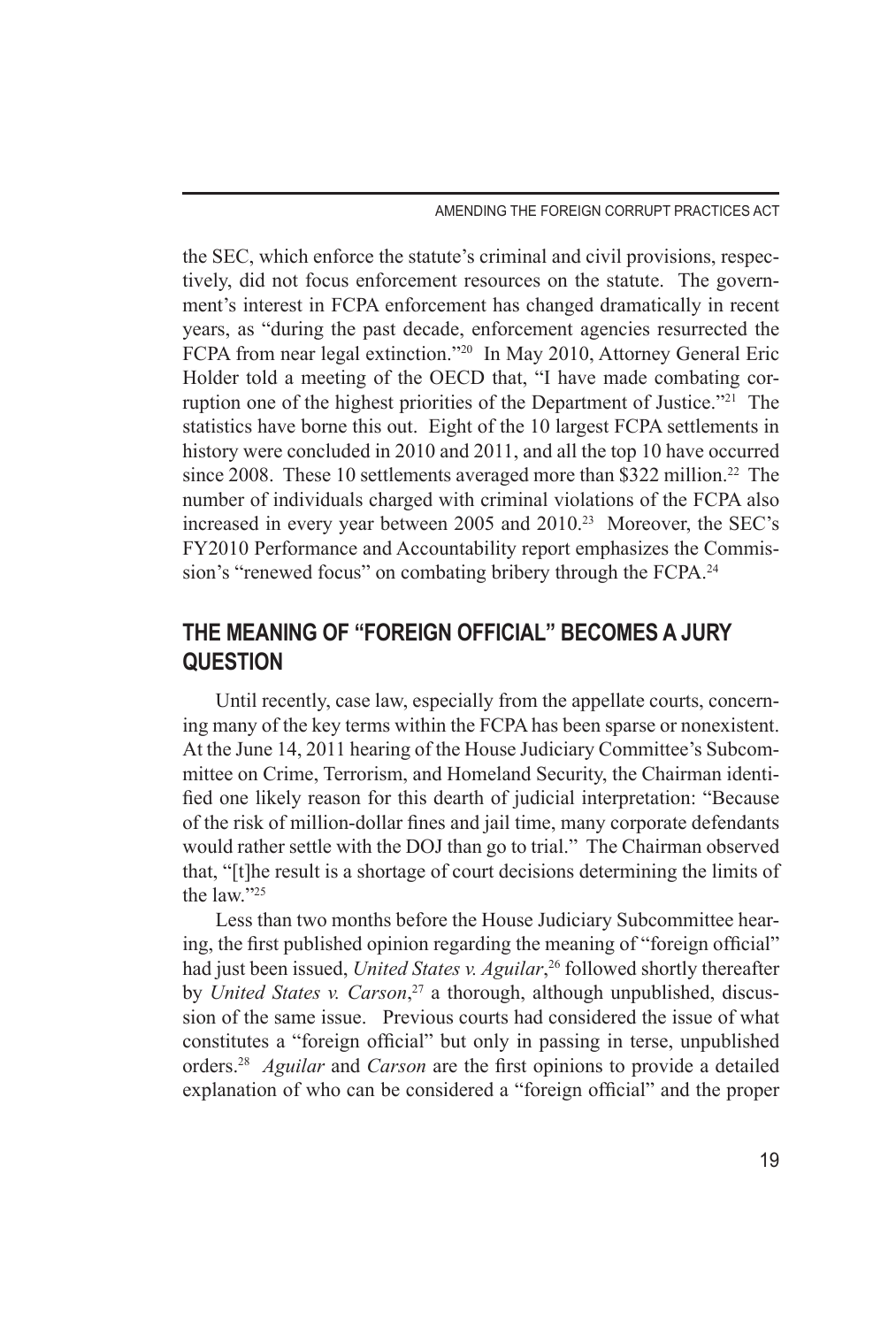framework for that analysis. Regardless of whether these opinions are ultimately affirmed as a matter of statutory interpretation, *Aguilar* and *Carson* offer little guidance to compliance officers and counsel devising FCPA compliance programs or conducting internal investigations in terms of assessing whether a particular payment might have been to a "foreign official." Neither adopts bright-line rules. *Carson*, in particular, would have the jury apply a vague, six-factor test to determine if an individual is a foreign official, making it very difficult to assess in many cases whether the employee of a particular enterprise, whose status may not be transparent, could be considered a foreign official.

# *United States v. Aguilar*

In *United States v. Aguilar*, a grand jury indicted the Lindsey Manufacturing Company, a company headquartered in Azusa, California, that manufactured equipment used by electrical utility companies, as well as the company's President and Vice President/Chief Financial Officer (collectively "Lindsey"). Many of Lindsey's clients were foreign, stateowned utilities, including the Comisión Federal de Electricidad ("CFE"), which supplied electricity to all of Mexico other than the capital and was wholly owned by the Mexican government. The DOJ charged that Lindsey agreed to pay its Mexican sales representative a 30 percent commission on any goods and services Lindsey sold to CFE. The government alleged that Lindsey knew that some or all of this commission would be used to pay bribes to high-ranking CFE employees.<sup>29</sup>

The defendants moved to dismiss the indictment, arguing that the material facts concerning CFE's status were not disputed, and that as a matter of law CFE employees could not be considered foreign officials under the FCPA.30 The FCPA defines a "foreign official" as "any officer or employee of a foreign government or any department, agency, or instrumentality thereof, or of a public international organization, or any person acting in an official capacity for or on behalf of any such government or department, agency, or instrumentality, or for or on behalf of any such public international organization."<sup>31</sup> Notably, the statute does not define "instrumentality." Thus, the key question for the court was whether a state-owned utility can be considered an "instrumentality" of the govern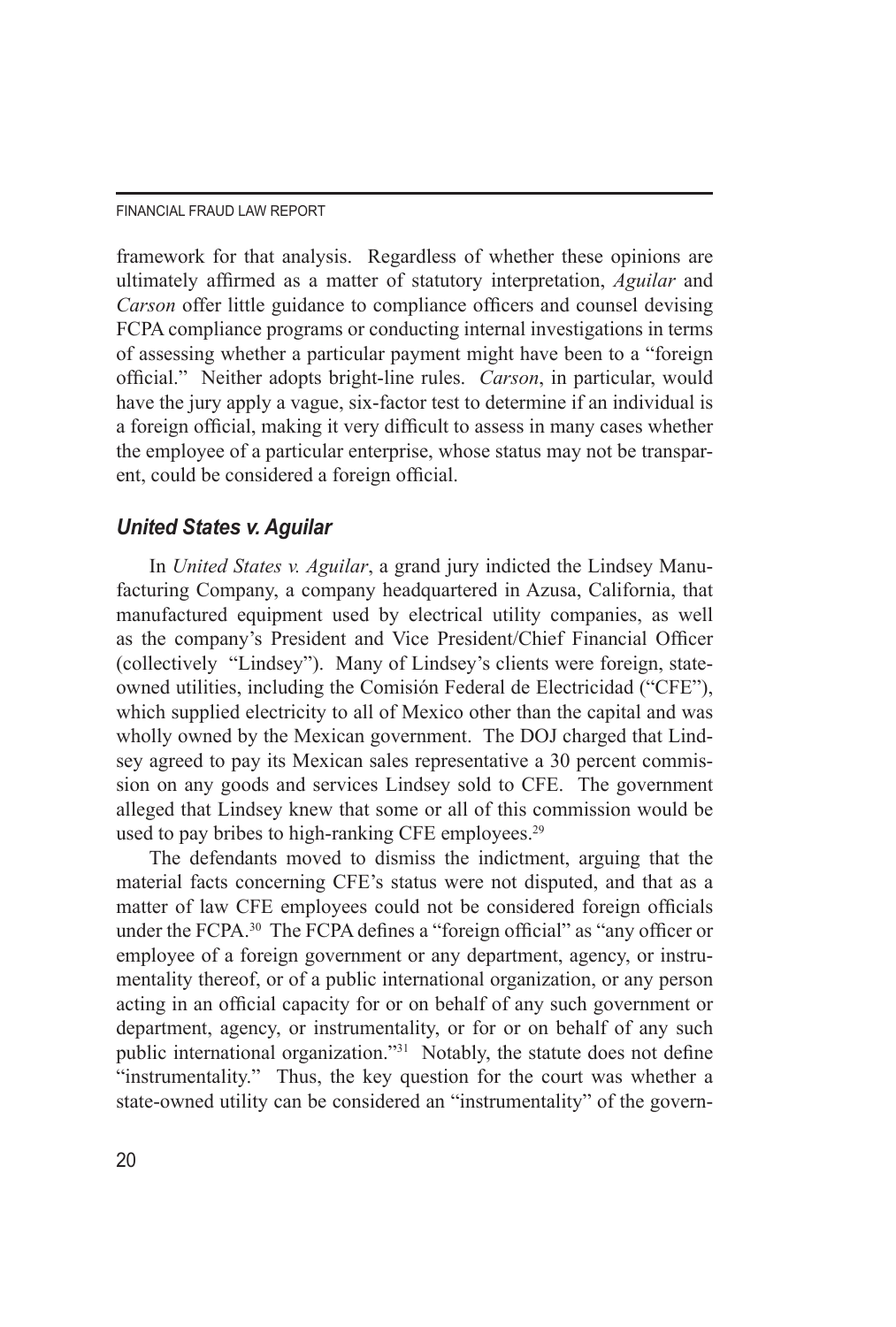ment that owns it. In resolving this question, the *Aguilar* court focused on three arguments.

The first was a textual analysis. The parties agreed that the term "instrumentality" should be interpreted in light of the two words preceding it in the list — "department" and "agency." Defendants contended that that "instrumentality" must be interpreted in terms of what is consistent between and what defines "departments" and "agencies." Governments create departments and agencies, which exist for the purpose of carrying out government policies. But a state-owned utility is not such an instrument of state policy. The court disagreed, pointing out that the state utility shared many characteristics of a department or agency, most prominently in that it provided services for the benefit of the citizenry.32

Second, the DOJ argued that the court should adopt a broad reading of the term "instrumentality" under the *Charming Betsy*33 doctrine: that is, that a statute should be interpreted as much as possible so as not to conflict with international law. The OECD anti-bribery provision, to which the United States assented, defined "foreign official" more broadly than the FCPA, so as to encompass employees of "public enterprises," whatever their precise legal status. However, Congress did not adopt this definition in the 1978 amendments to the FCPA that implemented the OECD convention. But, the DOJ argued, absent a clear statement from Congress rejecting such language, the OECD definition should be preferred to the extent an ambiguity exists. Although declining to rest its opinion on this ground, the court endorsed the DOJ's reading as "persuasive."34

Third, the court considered more broadly the legislative history of the FCPA. The defendants pointed out that bills that had been introduced in the 94th Congress — *i.e.*, the Congress before that which passed the FCPA — specifically included language that would have covered state-owned enterprises. The defendants argued that the fact that the final version of the FCPA rejected such a definition showed that Congress did not intend to include state-owned enterprises within the reach of the FCPA. The DOJ turned the logic of this argument on its head, contending that Congress's failure to include language specifically referring to state-owned enterprises in the final version of the FCPA could just as plausibly be interpreted to mean that Congress believed that its version already covered such entities.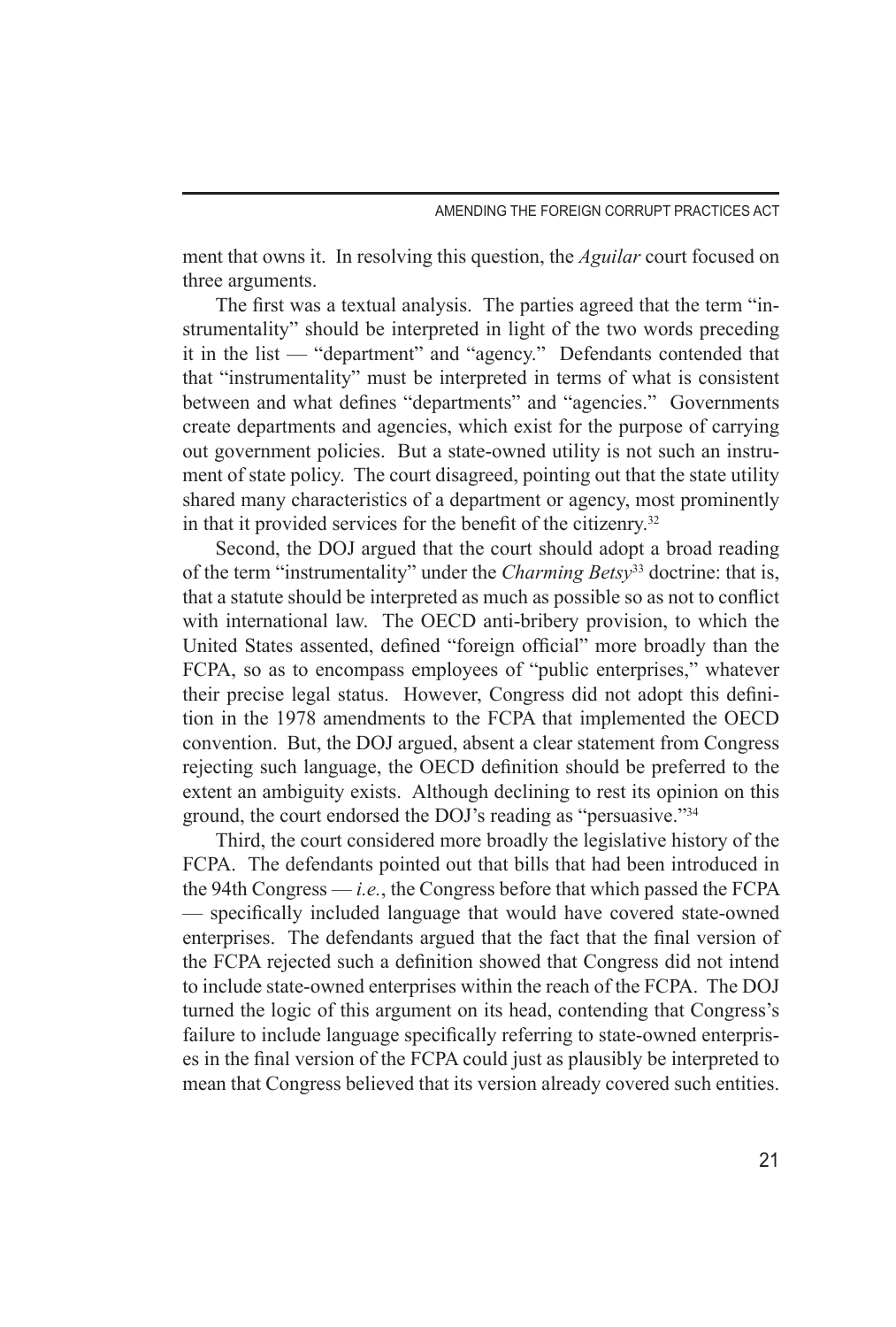The DOJ argued that the legislative history of the FCPA does not contain any clear intent to exclude employees of state-owned enterprises from the reach of the statute. The court ultimately ruled that the legislative history was inconclusive.<sup>35</sup> Based on its conclusion that a broad reading of the text of the statute was controlling, the court denied the motion to dismiss the indictment.

# *United States v. Carson*

Less than a month after the *Aguilar* decision, the District Court for the Central District of California was presented with the same issue. Controlled Components, Inc. ("CCI") manufactured control valves for use in the nuclear, oil and gas, and power generation industries. Like Lindsey's, CCI's customers included a number of state-owned utility companies. The DOJ charged four CCI employees with having made \$4.9 million in bribes to officers and employees of the company's foreign, state-owned customers between 2003 and 2007, principally Chinese and Korean state-owned utilities. Defendants moved to dismiss the indictment on the grounds that such state-owned utilities could not be considered "instrumentalities" and thus their employees could not be "foreign officials," as a matter of law.<sup>36</sup> The court denied the motion. It provided a non-exhaustive list of six factors that should be considered by the finder of fact in deciding whether an entity is an "instrumentality" of a foreign government:

- The foreign state's characterization of the entity and its employees;
- The foreign state's degree of control over the entity;
- The purpose of the entity's activities;
- The entity's obligations and privileges under the foreign state's law, including whether the entity exercises exclusive or controlling power to administer its designated functions;
- The circumstances surrounding the entity's creation; and
- The foreign state's extent of ownership of the entity, including the level of financial support by the state (*e.g.*, subsidies, special tax treatment, and loans).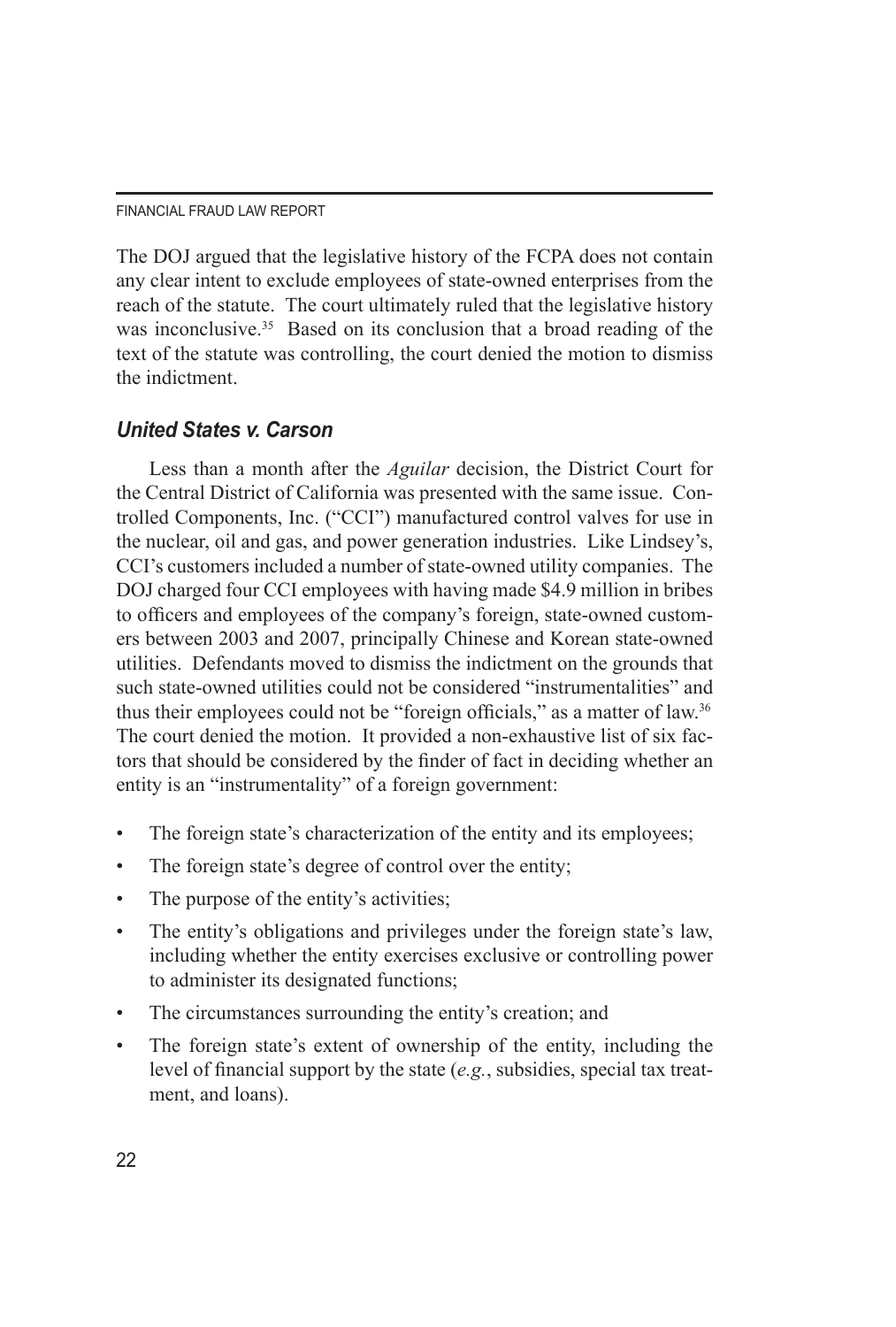The court concluded that the analysis was fact-intensive and the issue had to be submitted to a jury along with the other evidence at trial.<sup>37</sup>

As in *Aguilar*, the *Carson* court rejected defendants' argument that a state-owned enterprise could not fall within the definition of an "instrumentality" as a matter of law. The *Carson* court ruled that the text of the statute was clear on this point because a government could achieve important policy objectives through state-owned or -controlled corporations, even if the corporations were not wholly owned. The court cited as examples various state-owned corporations that the U.S. government has used to achieve policy ends — the First and Second Banks of the United States and the Panama Railroad Companies. The court noted that the term "instrumentality" as used in other statutes had therefore been found to include government-owned corporations as well. The court concluded that it was certain enough that a state-owned enterprise could be considered an instrumentality of the government that no resort to the legislative history of the FCPA was even necessary.38

# **PROPOSALS TO REFORM THE FCPA**

The *Aguilar* and *Carson* decisions may have accelerated a movement for reform of the FCPA that was already underway in the fall of 2010. Given these new cases holding that whether an employee of a state-owned enterprise is a foreign official is a question for the jury and the government's stated FCPA enforcement priorities, it is unlikely that other cases testing the outer limits of this definition will be forthcoming. Faced with increasing risk of criminal liability and a lack of a "bright line" as to key definitions under the statute such as who constitutes a foreign official, the business community has turned to Congress for a legislative fix. Among other developments, the Chamber of Commerce has proposed amendments to the FCPA in an effort to limit or at least define the reach of the statute. The House and Senate Judiciary Committees have held hearings on the issue. Although at the time of press, no legislation has been introduced in this Congress to reform the FCPA, members of both committees are reportedly drafting legislation that may include some of these reform proposals, which are discussed below.39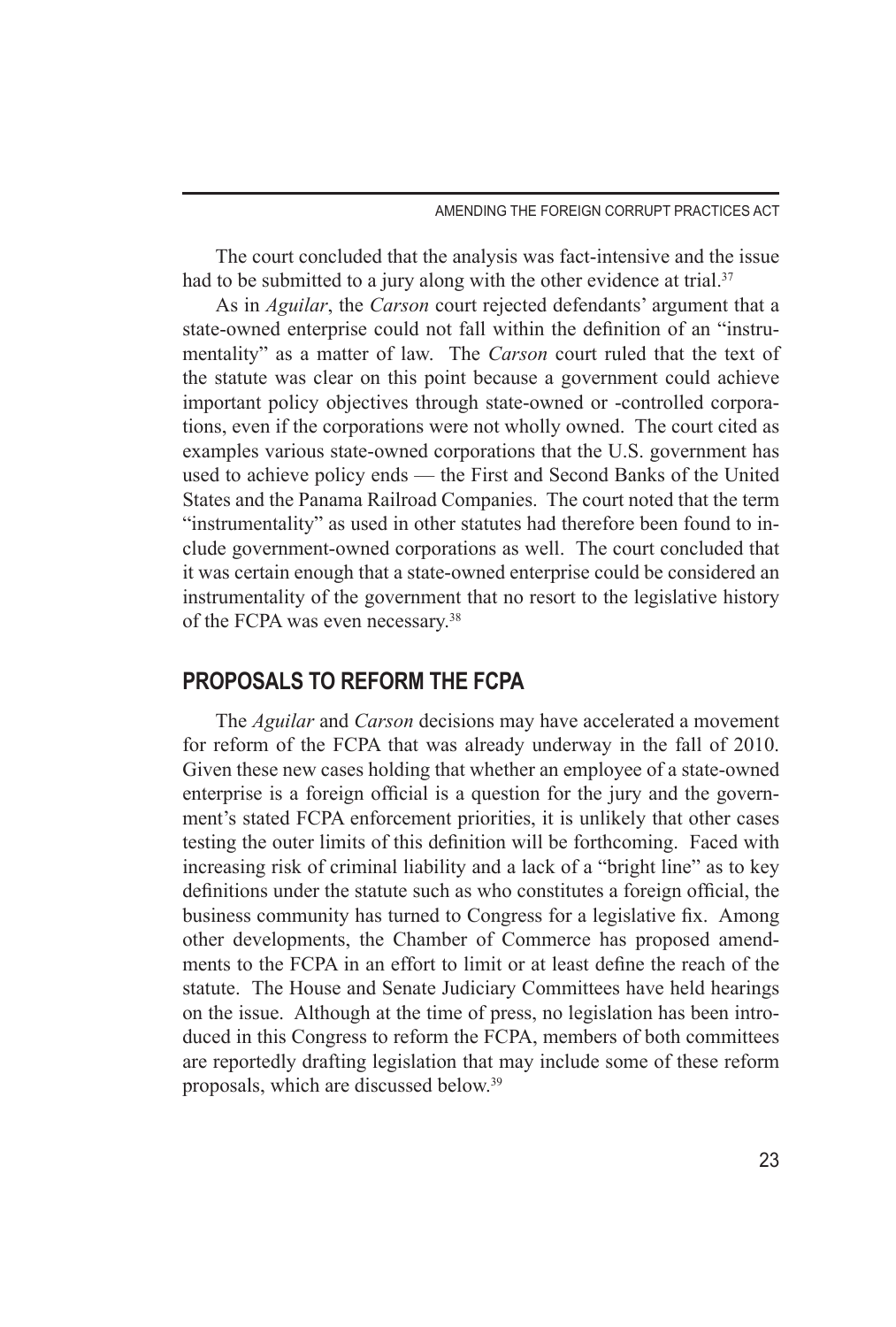### **The Chamber of Commerce Proposal**

In October 2010, the U.S. Chamber of Commerce's Institute for Legal Reform released a detailed report titled *Restoring Balance: Proposed Amendments to the Foreign Corrupt Practices Act*, co-authored by former Director of the DOJ's Enron Task Force Andrew Weissmann, now in private practice. The Chamber's report asserts that "the last five years has seen nothing short of a boom in FCPA." The Chamber asserts that FCPA compliance has become excessively costly for American business. In particular it argues that because of recent trends in dealing with potential FCPA violations, the government now enjoys "the best of both worlds[:] The costs of investigating FCPA violations are borne by the company and any resulting fines or penalties accrue entirely to the government." The Chamber therefore concludes that "the FCPA should be modified to make clear what is and what is not a violation." Moreover, the

statute should take into account the realities that confront businesses that operate in countries with endemic corruption (*e.g.*, Russia, which is consistently ranked by Transparency International as among the most corrupt in the world) or in countries where many companies are state-owned (*e.g.*, China) and it therefore may not immediately be apparent whether an individual is considered a 'foreign official' within the meaning of the act.<sup>40</sup>

The Chamber proposed five amendments to the FCPA. First, a compliance defense, much like the United Kingdom adopted in its Bribery Act, would be added for corporations that put reasonable mechanisms in place for identifying and preventing FCPA violations. Second, the Chamber would eliminate successor liability in the FCPA context for corporations that have acquired another entity that might have been guilty of bribing foreign officials. Third, the Chamber would add a "willfulness requirement" for corporate criminal liability so as to harmonize the *mens rea* requirements for corporate and individual liability. Fourth, the Chamber would eliminate liability for a parent company for the acts of its subsidiary. Finally, a clearer definition of what constitutes a "foreign official" would be added<sup>41</sup>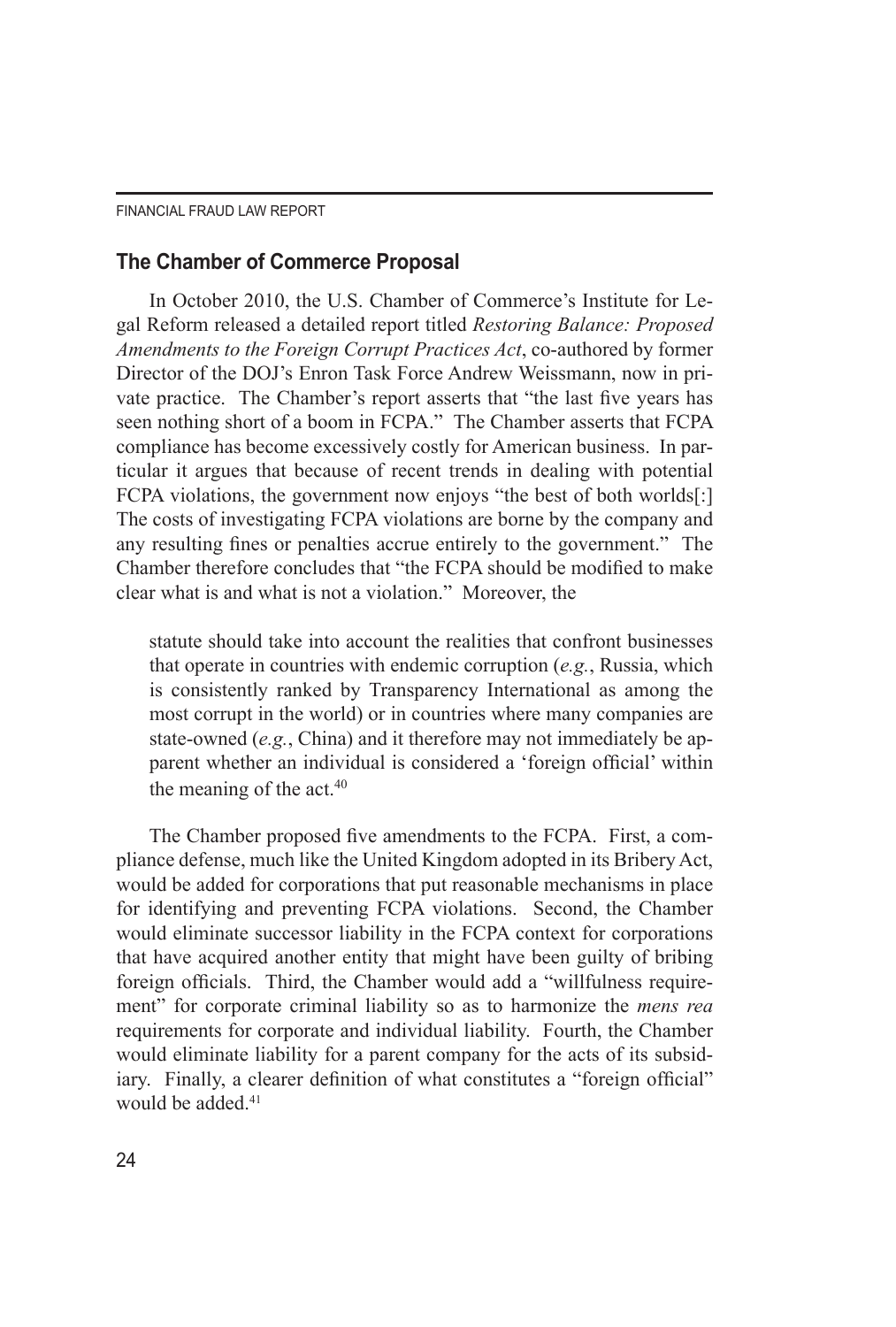In September 2011, Professors David Kennedy and Dan Danielsen authored a response on behalf of the Open Society Institute to the Chamber's proposal, titled *Busting Bribery: Sustaining the Global Momentum of the Foreign Corrupt Practices Act*. Kennedy and Danielsen assert that "the Chamber proposes to change the Act in ways that would substantially undermine the possibility for successful enforcement of America's antibribery commitments." They write that the idea that the DOJ is engaging in "prosecutorial overreach … is a myth." Kennedy and Danielsen argue that statistics often cited to show a huge uptick in fines collected for FCPA violations are skewed by a few very large settlements since 2008. They also stress the global leadership role of the U.S. in implementing antibribery legislation. They argue that

[a]t the very moment when U.S.-championed cries for a global level playing field based on competitive merit and corruption-free governance are sweeping the world … , Congressional action substantially weakening the FCPA would send a dangerous and destabilizing message to our trading partners, foreign companies, foreign officials and emerging democratic movements around the world while undermining the crucial role the FCPA plays in helping U.S. companies to resist demands for bribes abroad as the price of access to foreign markets and opportunities.42

## **Congressional Hearings**

As *The Economist* observed, "Firms are increasingly fed up with the way [the FCPA] is written (confusingly) and applied (vigorously).<sup>743</sup> Recent FCPA prosecutions and nine-figure settlements have led business groups such as the Chamber to demand reform of the law from Congress. On November 30, 2010, the Senate Judiciary Committee's Subcommittee on Crime and Drugs conducted a hearing on the enforcement of the FCPA. Greg Andres, Deputy Assistant Attorney General, testified on behalf of the DOJ. Weissmann, co-author of the Chamber proposal, Koehler, and former DOJ prosecutor Michael Volkov, now in private practice, also testified.<sup>44</sup>

Andres emphasized the aggressive stance the government has taken toward bribery and the large settlements the DOJ had secured. Andres also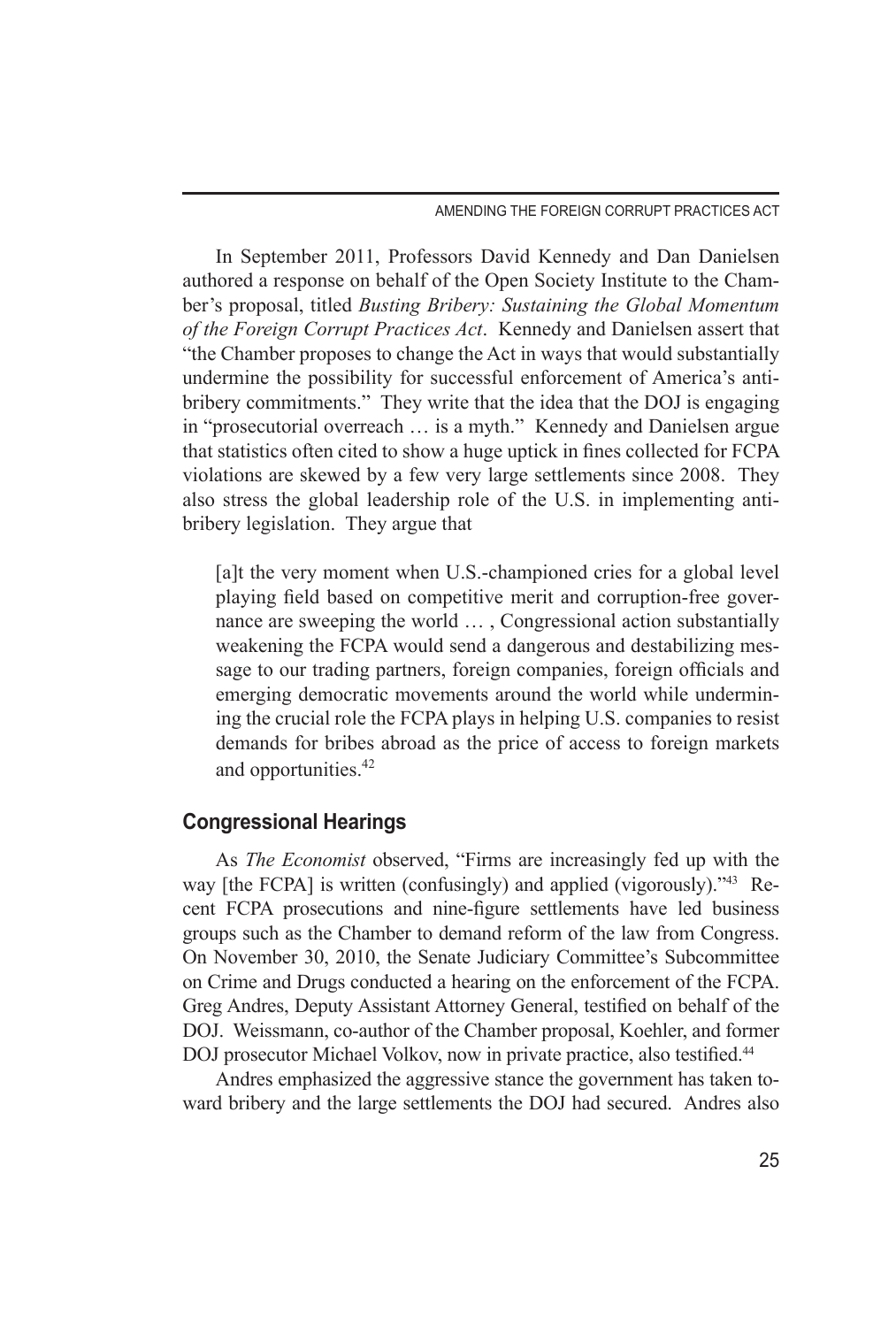noted the DOJ's increased focus on prosecutions of individuals and deferred prosecution and non-prosecution agreements to encourage compliance.45

Both ex-DOJ prosecutors criticized the manner in which the FCPA has been enforced. Weissmann said that the DOJ and SEC should offer more public guidance about what they believe qualifies as an instrumentality under the FCPA, and called the current statutory definition of "foreign official" in the FCPA "unhelpful[]."46 Volkov stated that in its FCPA enforcement actions, the DOJ has used heavy-handed tactics "typically reserved for prosecutions of violent gangs and organized crime." He argued for a more "balanced approach" to increase the incentives for companies to comply with the law and distinguish between corporations that engage in flagrant FCPA violations and those that seek to comply in good faith with the law but can be held liable for the bad acts of a few employees.<sup>47</sup>

Koehler highlighted the lack of judicial oversight of some of the DOJ's charging decisions. He singled out the DOJ's expansive theory of who counts as a foreign official, noting that "[i]t surprises most people upon learning, and rightfully so, that most recent FCPA enforcement actions have absolutely nothing to do with foreign government officials." Koehler stated that the DOJ's theory that state-owned enterprises could be considered instrumentalities of the government "contradicts the intent of Congress in enacting the FCPA."48

On June 14, 2011, the House Judiciary Committee's Subcommittee on Crime, Terrorism, and Homeland Security held its own hearing. Andres and Koehler again testified. So too did Michael Mukasey, former federal district court judge in the Southern District of New York and Attorney General of the United States, on behalf of the Chamber. The public statements of the members of the subcommittee showed both areas of agreement and rifts. For example, Ranking Member Bobby Scott appeared to express support for limiting successor liability, as the Chamber had proposed. But his fellow Democrat John Conyers stated he was opposed to such an amendment. On the critical issue of clarifying who may be considered a "foreign official," however, support for clarification appeared much more broad-based. Chairman Sensenbrenner lamented that "there is no clear rule on what qualifies as a foreign official, nor what percentage of state ownership qualifies a company as an instrumentality of the state.<sup>749</sup>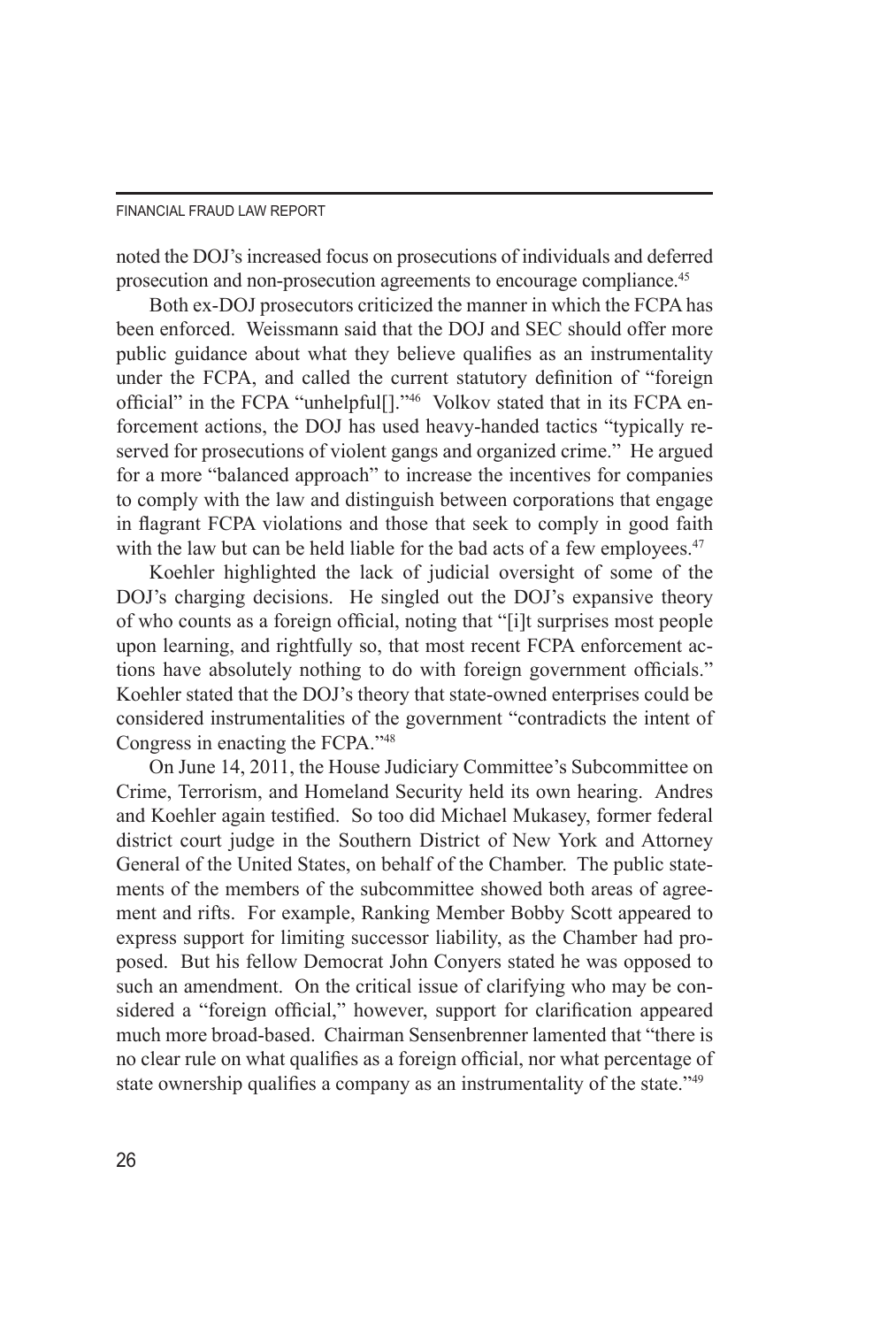# **REDEFINING "FOREIGN OFFICIAL"**

Proposals for reform of the FCPA have focused in part on the definition of the term "foreign official." The Chamber wants more clarity as to who can be considered a "foreign official." In the Chamber's view, the definition the DOJ has employed could have "absurd" results. It offers its own entry in the contest to devise the most far-fetched hypothetical of who could be a government official under the FCPA — any employee of Bloomberg Media could be a government official because a public official, the Mayor of New York City, owns 85 percent of the company.50

The Chamber proposes that the text of the FCPA be amended to specify:

- the percentage of government ownership that qualifies an entity as an "instrumentality;"
- whether ownership by a foreign official necessarily qualifies a company as an instrumentality;
- whether the foreign official in question must hold a particular rank or have a certain percentage interest; and
- to what extent a foreign government's "control" will qualify a company as an instrumentality.51

Some effort to clarify who is a "foreign official" under the FCPA would appear to have considerable support in the House Judiciary Committee. Chairman Sensenbrenner specifically identified the lack of a "clear rule on wh[o] qualifies as a foreign official," and questioned Andres aggressively on the need for such an amendment. Rep. Conyers, who was noticeably cool to most of the Chamber's proposed amendments, stated that "[w]ithout a clear understanding of who is a foreign official, this could create a problem, and I think I can support that" proposed amendment.<sup>52</sup>

However, the proposal to clarify the definition of "foreign official" has met with resistance from Kennedy and Danielsen, as well as the DOJ. Kennedy and Danielsen argue that a more precise definition of what is an instrumentality would necessarily lead to a narrowing of the FCPA's reach. They point out that government power is organized in different ways in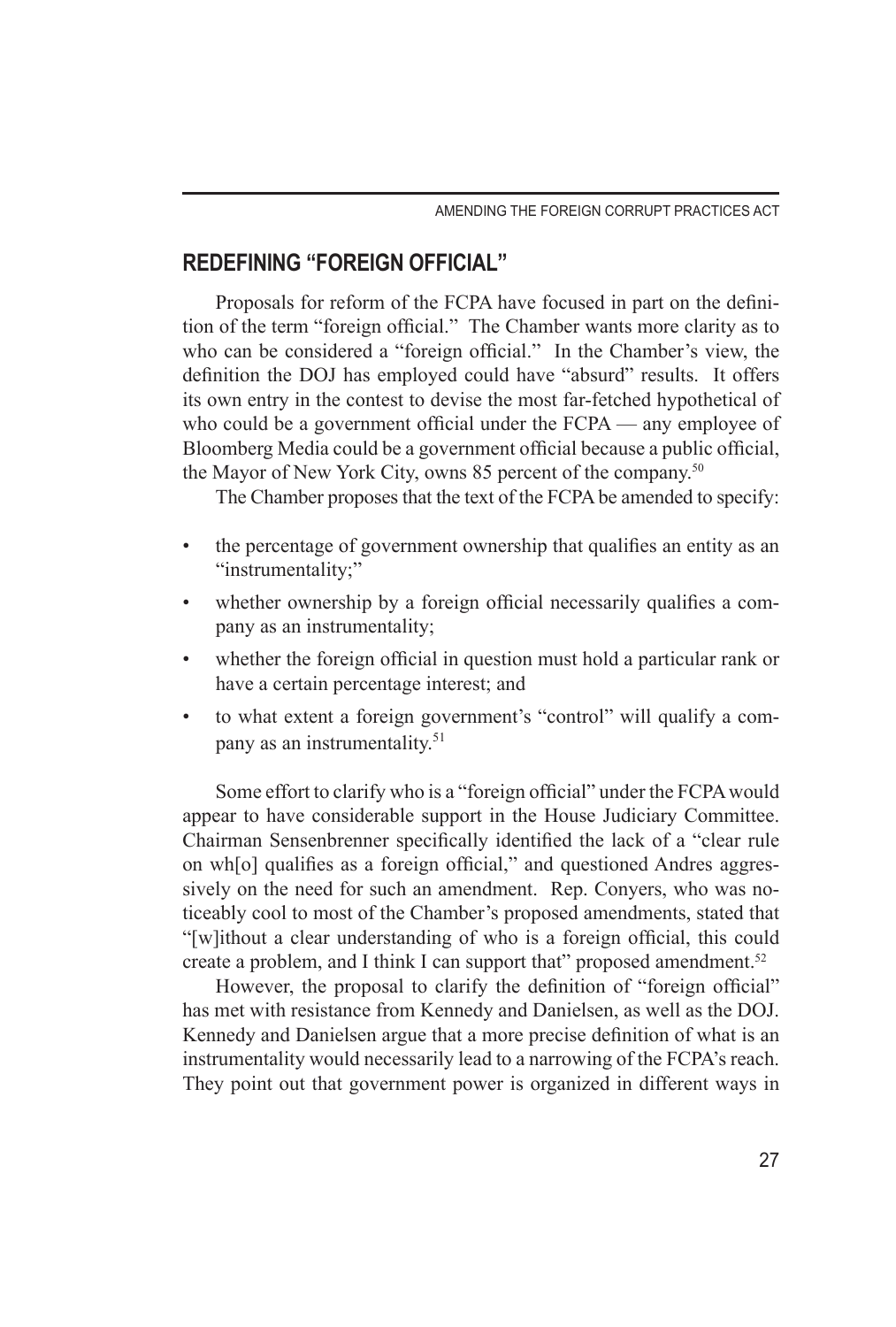different countries, and the FCPA must be flexible if it is to be effective to combat bribery.53 Andres touched on this point in his testimony before the House Subcommittee, noting that a one-size-fits-all approach to who constitutes a foreign official may not work for countries with as diverse government structures as China, Brazil, and France.<sup>54</sup>

When proposals to reform the definition of "foreign official" are considered, the practical effect on compliance must also be considered. For example, some foreign anti-corruption laws are broader than the FCPA. (As noted above, the OECD's definition of "foreign official" is broader than the FCPA's). Multinational companies must take into account that their conduct will be scrutinized under the laws of various jurisdictions. Thus, it may not be advisable for any company to focus its compliance strategy too much on fine distinctions in the law of a single jurisdiction.<sup>55</sup> The DOJ has adopted a similar view. As Andres testified before the House Judiciary Subcommittee, "with respect to whether or not a company could bribe a commercial entity versus bribing a foreign official, the Department's position would be that if companies aren't paying bribes, they have nothing to fear with respect to enforcement."56

# **A GOOD START**

Congress should take up the Chamber's invitation to clarify the meaning of the term "foreign official" and provide as much precision in its definition as possible. The *Aguilar* and *Carson* decisions have done little to identify the limits of this term in the context of a state-owned enterprise, leaving the question to juries that are ill-equipped to balance the various policy issues at stake. Mounting a defense to FCPA claims is expensive and risky. It is unlikely that many cases will produce verdicts that can be appealed, and thus judicial clarification of the meaning of the term is unlikely to come from the appellate courts in the near term. Corporate compliance programs implemented to ensure FCPA compliance and limit liability in the event of a government investigation need this clarification to be effective. Such programs are largely self-regulating, and complicated six-factor tests that require fact-specific determinations about the precise legal and political status of enterprises in economies that lack transparency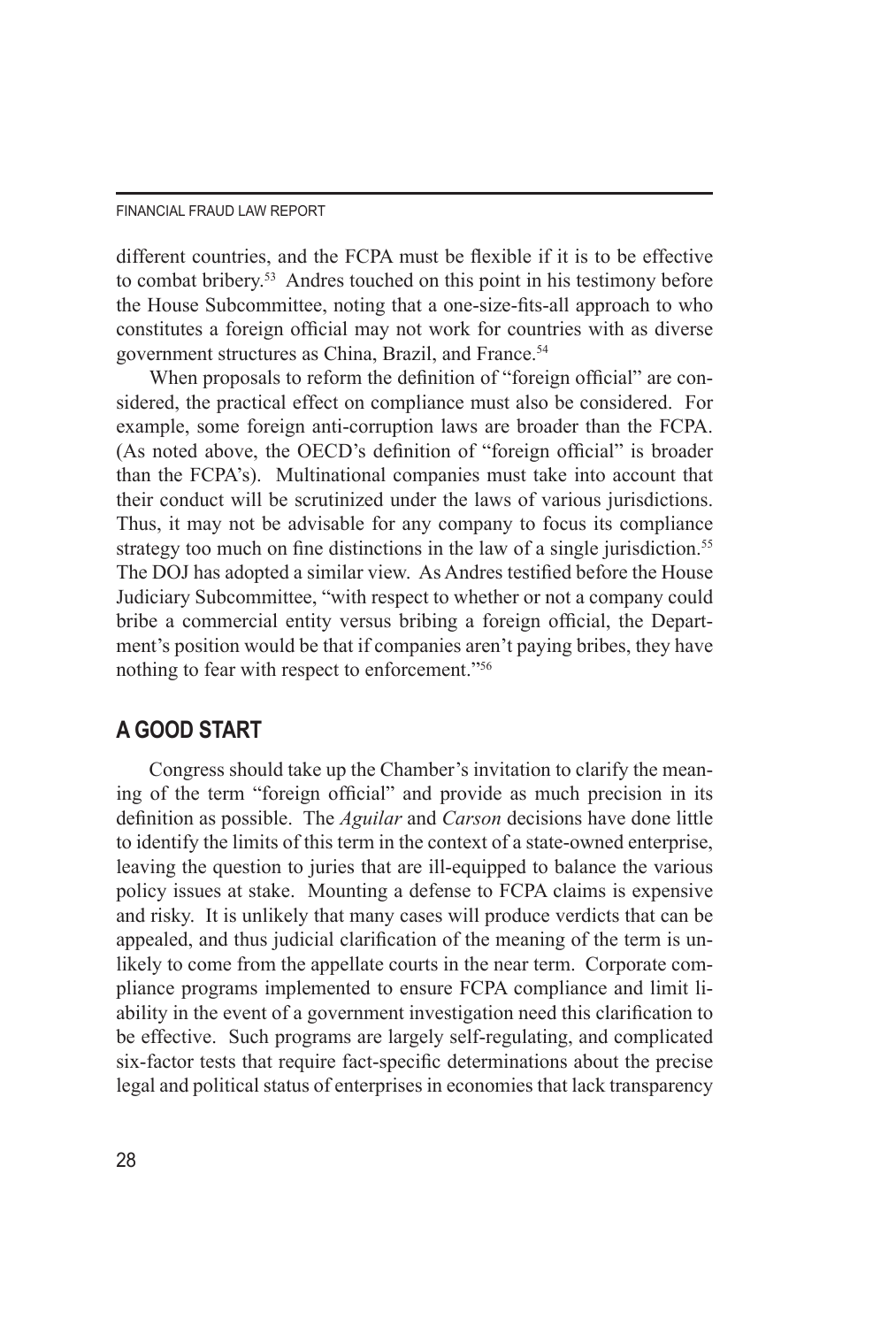AMENDING THE FOREIGN CORRUPT PRACTICES ACT

do not assist in the task of devising effective compliance programs. The best way for the government to enable effective FCPA compliance programs — which are the first line of defense in the fight against corruption given the increasingly global nature of business and limited government resources — is to provide as much clarity as possible about the essential terms of the statute that could lead to a potential violation given the severe consequences for companies and their personnel who face FCPA charges.

# **NOTES**

<sup>1</sup> *United States v. Carson*, No. SACR 09-00077-JVS (C.D. Cal.), Defendants' Motion to Dismiss Indictment (Dkt. No. 304, filed Feb. 21, 2011), at 20.

<sup>2</sup> *United States v. Aguilar*, --- F. Supp. 2d ---, No. CR10–01031–AHM, 2011 WL 1792564 (C.D. Cal. Apr. 20, 2011); *United States v. Carson*, No. SACR 09-00077-JVS (C.D. Cal.), Order on Defendants' Motion to Dismiss Indictment (Dkt. No. 373, entered May 18, 2011).

<sup>3</sup> *See Aguilar*, No. CR 10-01031-AHM, Verdict (Dkt. No. 514, entered May 10, 2011).

<sup>4</sup> *See* Attorney General Holder Delivers Remarks at the Organisation for Economic Co-Operation and Development, May 31, 2010, *available at* http:// www.justice.gov/ag/speeches/2010/ag-speech-100531.html.

<sup>5</sup> *See Restoring Balance: Proposed Amendments to the Foreign Corrupt Practices Act*, U.S. Chamber Institute for Legal Reform (October 2010), *available at* http://www.instituteforlegalreform.com/images/stories/ documents/pdf/research/restoringbalance\_fcpa.pdf (hereafter "*Restoring Balance*").

<sup>6</sup> Committee on the Judiciary, House of Representatives, Subcommittee on Crime, Terrorism & Homeland, Hearing on Foreign Corrupt Practices Act, June 14, 2011 (hereafter "Judiciary Subcommittee Hearing").

<sup>7</sup> *See* http://thomas.loc.gov/cgi-bin/bdquery/z?d095:SN00305:@@@S.

<sup>8</sup> 15 U.S.C. § 78dd-1.

<sup>10</sup> 15 U.S.C. § 78m(b)(2)(A)-(B).

<sup>11</sup> Koehler, Mike, *The Foreign Corrupt Practices Act in the Ultimate Year Of Its Decade of Resurgence*, 43 IND. L. REV. 389, 395 (2010).

- <sup>12</sup> *United States v. Carson*, No. SACR 09-00077-JVS (C.D. Cal.).
- <sup>13</sup> H.R. 95-640, Unlawful Corporate Payments Act of 1977 (95th Cong.), at 4.

<sup>9</sup> *Id.*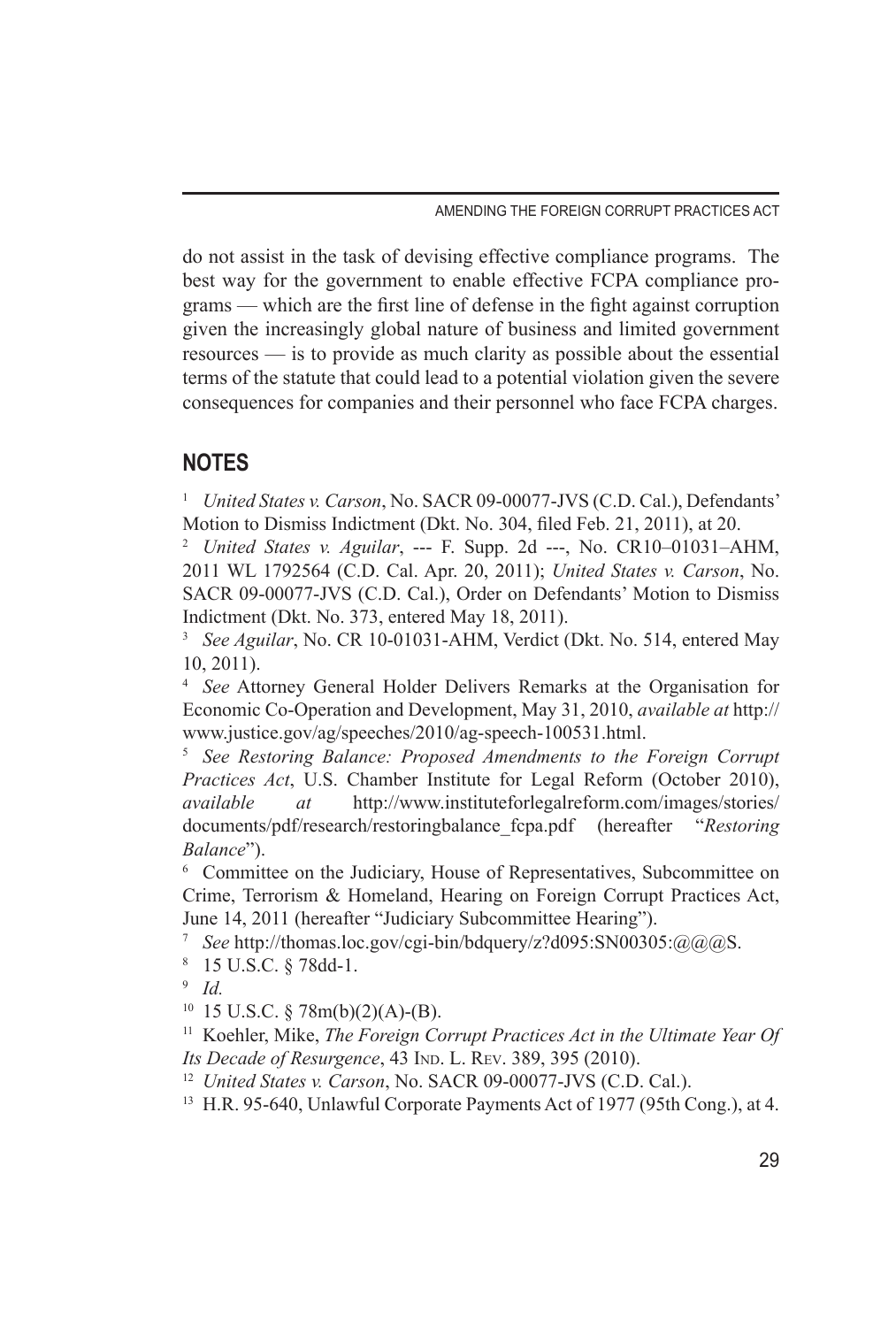<sup>14</sup> *Id.*

<sup>15</sup> *See* Declaration of Michael Koehler in Support of Defendants' Motion to Dismiss Indictment, No. SACR 09-00077-JVS, Dkt. No. 305, filed Feb. 2, 2011 (C.D. Cal.) (hereafter "Koehler Declaration"), ¶ 16(a).

<sup>16</sup> H. Rep. 95-640, at 5.

<sup>17</sup> *See, e.g., United States v. Carson*, No. SACR 09-00077-JVS (C.D. Cal.), Order on Defendants' Motion to Dismiss Indictment (Dkt. No. 373, entered May 18, 2011); *United States v. Aguilar*, --- F. Supp. 2d ----, No. CR10– 01031–AHM, 2011 WL 1792564 (C.D. Cal. Apr. 20, 2011); *United States v. Esquenazi*, 09-21010-CR (S.D. Fla.), Order on Motion to Dismiss Indictment (Dkt. No. 309, entered Nov. 19, 2010); *United States v. Nguyen*, 08-cv-522 (E.D. Pa.), Order on Motion to Dismiss Indictment (Dkt. No. 131, entered Dec. 3, 2009).

<sup>18</sup> *Busting Bribery*, at 20.

<sup>19</sup> *United States v. Aguilar*, --- F. Supp. 2d ---, No. CR10–01031–AHM, 2011 WL 1792564 (C.D. Cal. Apr. 20, 2011).

<sup>20</sup> Koehler, *Foreign Corrupt Practices Act*, at 389. 21 *See* Attorney General Holder Delivers Remarks at the Organisation for Economic Co-Operation and Development, May 31, 2010, *available at* http:// www.justice.gov/ag/speeches/2010/ag-speech-100531.html.

<sup>22</sup> Kennedy, David & Dan Danielsen, *Busting Bribery: Sustaining the Global Momentum of the Foreign Corrupt Practices Act*, Open Society Foundations (September 2011), *available at* http://www.soros.org/initiatives/washington/ articles\_publications/publications/busting-bribery-20110916 (hereafter "*Busting Bribery*"), 12.

<sup>23</sup> *See* Individual DOJ Prosecutions By The Numbers (Sept. 20, 2011), *available at* www.fcpaprofessor.com/individual-doj-prosecutions-by-thenumbers.

<sup>24</sup> U.S. Securities & Exchange Commission, FY 2010 Performance & Accountability Report, *available at* http://www.sec.gov/about/secpar/ secpar2010.pdf.

<sup>25</sup> Judiciary Subcommittee Hearing, at 2.

<sup>26</sup> *Aguilar*, 2011 WL 1792564.

<sup>27</sup> *Carson*, No. SACR 09-00077-JVS (C.D. Cal.).

<sup>28</sup> *United States v. Esquenazi*, 09-21010-CR (S.D. Fla.), Order on Motion to Dismiss Indictment (Dkt. No. 309, entered Nov. 19, 2010); *United States v. Nguyen*, 08-cv-522 (E.D. Pa.), Order on Motion to Dismiss Indictment (Dkt.